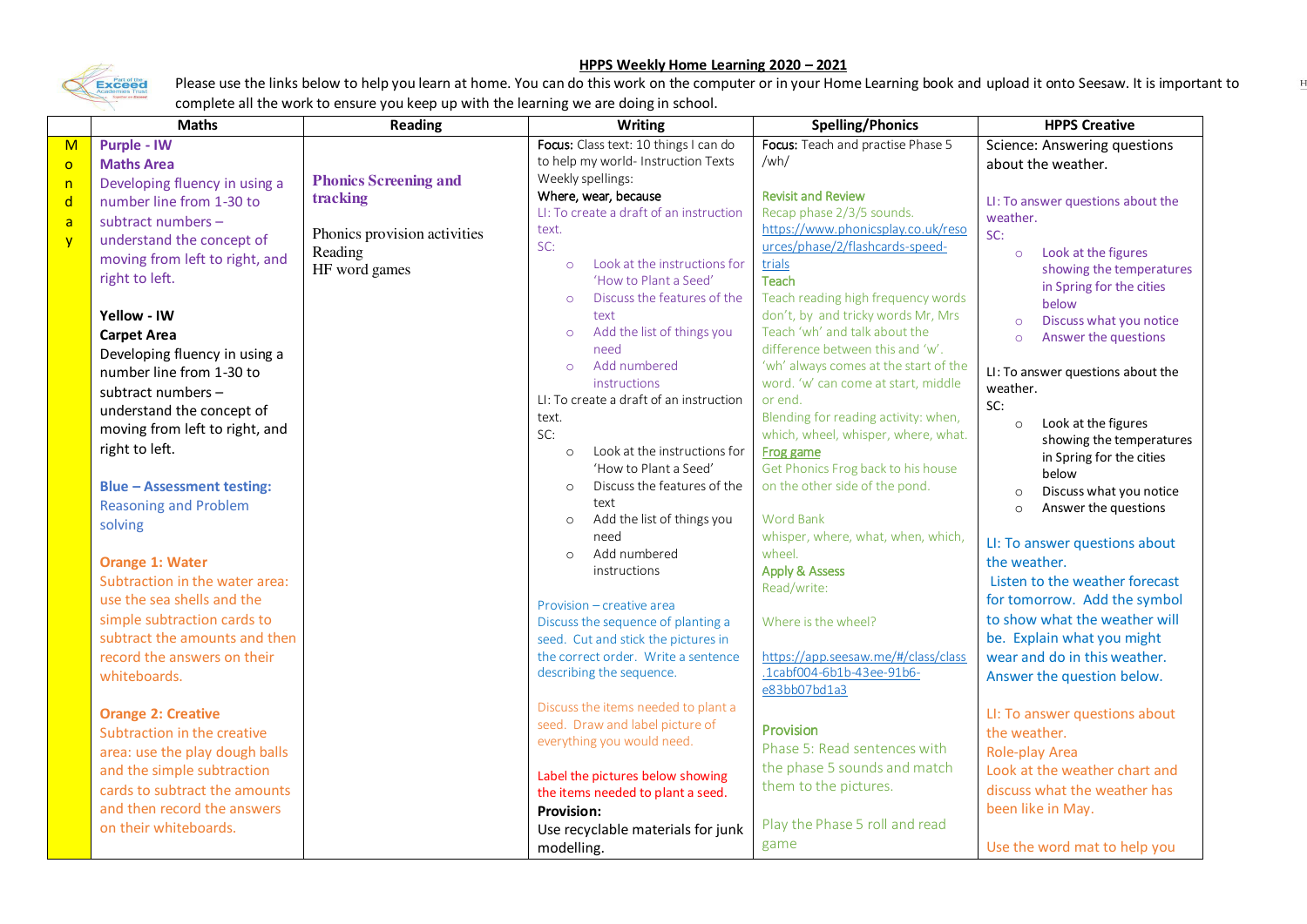|                          | 6. Smash some Play-Doh.<br><b>Red</b><br>To subtract simple numbers up<br>10                                                                                                                                                                                                                                                                                                                                                                                                                                                                                                                                                                 |                                          | Use the construction materials<br>to build a model of a park.<br>Draw and write about ways we<br>can help our world.<br>Write a set of instructions of<br>how to brush our teeth.                                                                                                                                                                                                                                                                                                                                                                                                                                                                                                                                                                                             |                                                                                                                                                                                                                                                                                                                                                                                                                                                                                                                                                                                                                                 | answer the questions below.<br>LI: To answer questions about<br>the weather.<br>Work as a group to discuss the<br>pictures and identify what the<br>weather might be and what<br>season it might be.<br>Use the word cards to label the<br>pictures.                                                                                                                                                                                                                                                                                                                                                                                                                                                                                    |
|--------------------------|----------------------------------------------------------------------------------------------------------------------------------------------------------------------------------------------------------------------------------------------------------------------------------------------------------------------------------------------------------------------------------------------------------------------------------------------------------------------------------------------------------------------------------------------------------------------------------------------------------------------------------------------|------------------------------------------|-------------------------------------------------------------------------------------------------------------------------------------------------------------------------------------------------------------------------------------------------------------------------------------------------------------------------------------------------------------------------------------------------------------------------------------------------------------------------------------------------------------------------------------------------------------------------------------------------------------------------------------------------------------------------------------------------------------------------------------------------------------------------------|---------------------------------------------------------------------------------------------------------------------------------------------------------------------------------------------------------------------------------------------------------------------------------------------------------------------------------------------------------------------------------------------------------------------------------------------------------------------------------------------------------------------------------------------------------------------------------------------------------------------------------|-----------------------------------------------------------------------------------------------------------------------------------------------------------------------------------------------------------------------------------------------------------------------------------------------------------------------------------------------------------------------------------------------------------------------------------------------------------------------------------------------------------------------------------------------------------------------------------------------------------------------------------------------------------------------------------------------------------------------------------------|
| ū.<br>e.<br>S.<br>d<br>a | <b>Purple/Yellow mixed ability</b><br><b>Purple - Creative</b><br>Use the flash cards and the<br>hundreds square to work<br>through the different flash<br>cards and find the answers.<br>Yellow<br>Use the flash cards and the<br>hundreds square to work<br>through the different flash<br>cards and find the answers.<br><b>Blue - Teacher: Assessment</b><br>testing: Arithmetic<br>Orange -<br><b>TA: Assessment testing:</b><br>Arithmetic<br><b>Red - Subtraction in the water</b><br>area: use the sea shells and<br>the simple subtraction cards to<br>subtract the amounts and then<br>record the answers on their<br>whiteboards. | <b>Phonics Screening and</b><br>tracking | Focus: Class text: 10 things I can do<br>to help my world- Instruction Texts<br>Weekly spellings:<br>Where, wear, because<br><b>Sustained Writing</b><br>Tuesday 25th - Wednesday 26th<br>May 2021<br>LI: To write an instruction text.<br>Target: To spell common exception<br>words.<br>Sustained Writing<br>Tuesday 25th - Wednesday 26th<br>May 2021<br>LI: To write an instruction text.<br>Target: To spell common exception<br>words.<br>LI: To create a draft of an instruction<br>text.<br>SC:<br>Look at the instructions for<br>$\circ$<br>'How to Plant a Seed'<br>Discuss the features of the<br>$\circ$<br>text<br>Add the list of things you<br>$\circ$<br>need<br>Add numbered<br>$\circ$<br>instructions<br>LI: To create a draft of an instruction<br>text. | Focus: Teach and practise Phase 5<br>/wh/<br><b>Revisit and Review</b><br>Recap phase 2/3/5 sounds.<br>https://www.phonicsplay.co.uk/reso<br>urces/phase/2/flashcards-speed-<br>trials<br>Teach<br>Teach 'wh' and compare to 'h'.<br>Blending for reading activity: who,<br>whole, whom.<br>Swap shop<br><b>Word Bank</b><br>who, whole, whom. Whoever,<br>whose, wholemeal<br><b>Apply &amp; Assess</b><br>Read/write:<br>Who is it?<br>https://app.seesaw.me/#/class/class<br>.1cabf004-6b1b-43ee-91b6-<br>e83bb07bd1a3<br>Provision<br>Phase 5: Read sentences with<br>the phase 5 sounds and match<br>them to the pictures. | Science: Answering questions<br>about the weather.<br>LI: To answer questions about the<br>weather.<br>Role-play Area<br>Look at the weather chart and<br>discuss what the weather has been<br>like in May.<br>Use the word mat to help you<br>answer the questions below.<br>LI: To answer questions about the<br>weather.<br>Work as a group to discuss the<br>pictures and identify what the<br>weather might be and what season<br>it might be.<br>Use the word cards to label the<br>pictures.<br>LI: To answer questions about<br>the weather.<br>SC:<br>Look at the figures<br>$\circ$<br>showing the<br>temperatures in Spring<br>for the cities below<br>Discuss what you notice<br>$\circ$<br>Answer the questions<br>$\circ$ |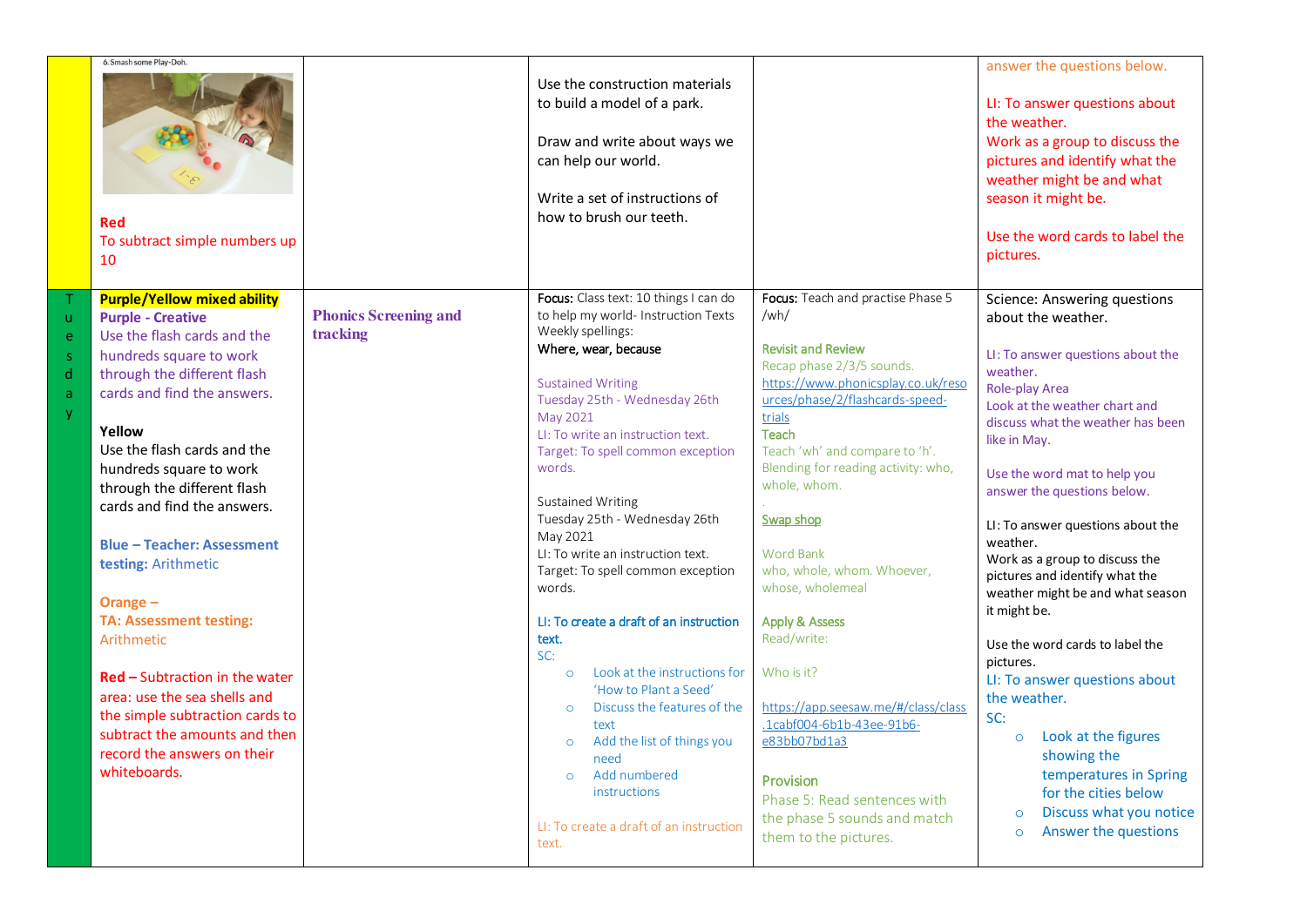|                   |                                                             |                                          | SC:<br>Look at the instructions for<br>$\circ$<br>'How to Plant a Seed'<br>Discuss the features of the<br>$\circ$<br>text<br>Add the list of things you<br>$\circ$<br>need<br>Add numbered<br>$\Omega$<br>instructions<br>Provision - creative area<br>Discuss the sequence of planting a<br>seed. Cut and stick the pictures in<br>the correct order. Label the<br>pictures.<br><b>Provision:</b><br>Use recyclable materials for junk<br>modelling.<br>Use the construction materials<br>to build a model of a park.<br>Draw and write about ways we<br>can help our world.<br>Write a set of instructions of<br>how to brush our teeth. | Play the Phase 5 roll and read<br>game                   | LI: To answer questions about<br>the weather.<br>SC:<br>Look at the figures<br>$\circ$<br>showing the<br>temperatures in Spring<br>for the cities below<br>Discuss what you notice<br>$\circ$<br>Answer the questions<br>$\circ$<br>LI: To answer questions about<br>the weather.<br>Listen to the weather forecast<br>for tomorrow. Add the symbol<br>to show what the weather will<br>be. Draw a picture of what you<br>might wear and do in this<br>weather. |
|-------------------|-------------------------------------------------------------|------------------------------------------|--------------------------------------------------------------------------------------------------------------------------------------------------------------------------------------------------------------------------------------------------------------------------------------------------------------------------------------------------------------------------------------------------------------------------------------------------------------------------------------------------------------------------------------------------------------------------------------------------------------------------------------------|----------------------------------------------------------|-----------------------------------------------------------------------------------------------------------------------------------------------------------------------------------------------------------------------------------------------------------------------------------------------------------------------------------------------------------------------------------------------------------------------------------------------------------------|
| W                 | <b>Purple</b>                                               |                                          | Focus: Class text: 10 things I can do                                                                                                                                                                                                                                                                                                                                                                                                                                                                                                                                                                                                      | Focus: Teach and practise Phase 5                        | Science: Answering questions                                                                                                                                                                                                                                                                                                                                                                                                                                    |
| e<br>d            | <b>Exploring inverse operations</b><br>Yellow               | <b>Phonics Screening and</b><br>tracking | to help my world- Instruction Texts<br>Weekly spellings:                                                                                                                                                                                                                                                                                                                                                                                                                                                                                                                                                                                   | /ph/                                                     | about the weather.                                                                                                                                                                                                                                                                                                                                                                                                                                              |
| $\mathsf{n}$<br>e | Exploring inverse operations                                |                                          | Where, wear, because                                                                                                                                                                                                                                                                                                                                                                                                                                                                                                                                                                                                                       | <b>Revisit and Review</b><br>Recap phase 2/3/5 sounds.   | LI: To answer questions about the                                                                                                                                                                                                                                                                                                                                                                                                                               |
| $\mathsf S$       | <b>Blue - Creative</b>                                      |                                          | <b>Sustained Writing</b>                                                                                                                                                                                                                                                                                                                                                                                                                                                                                                                                                                                                                   | https://www.phonicsplay.co.uk/reso                       | weather.<br>Work as a group to discuss the                                                                                                                                                                                                                                                                                                                                                                                                                      |
| $\mathsf{d}$<br>a | Subtraction in the creative                                 |                                          | Tuesday 25th - Wednesday 26th<br>May 2021                                                                                                                                                                                                                                                                                                                                                                                                                                                                                                                                                                                                  | urces/phase/2/flashcards-speed-<br>trials                | pictures and identify what the<br>weather might be and what season                                                                                                                                                                                                                                                                                                                                                                                              |
| <b>V</b>          | area: use the play dough balls                              |                                          | LI: To write an instruction text.                                                                                                                                                                                                                                                                                                                                                                                                                                                                                                                                                                                                          | Teach                                                    | it might be.                                                                                                                                                                                                                                                                                                                                                                                                                                                    |
|                   | and the simple subtraction<br>cards to subtract the amounts |                                          | Target: To spell common exception<br>words.                                                                                                                                                                                                                                                                                                                                                                                                                                                                                                                                                                                                | Teach spelling tricky words some,<br>come                | Use the word cards to label the                                                                                                                                                                                                                                                                                                                                                                                                                                 |
|                   |                                                             |                                          |                                                                                                                                                                                                                                                                                                                                                                                                                                                                                                                                                                                                                                            | Teach 'ph' and compare to 'f'.                           | pictures.                                                                                                                                                                                                                                                                                                                                                                                                                                                       |
|                   | and then record the answers                                 |                                          |                                                                                                                                                                                                                                                                                                                                                                                                                                                                                                                                                                                                                                            |                                                          |                                                                                                                                                                                                                                                                                                                                                                                                                                                                 |
|                   | on their whiteboards.                                       |                                          | Sustained Writing                                                                                                                                                                                                                                                                                                                                                                                                                                                                                                                                                                                                                          | Blending for reading activity:                           | LI: To answer questions about the                                                                                                                                                                                                                                                                                                                                                                                                                               |
|                   |                                                             |                                          | Tuesday 25th - Wednesday 26th<br>May 2021                                                                                                                                                                                                                                                                                                                                                                                                                                                                                                                                                                                                  | dolphin, alphabet, elephant,<br>phonics, phantom, Philip | weather.                                                                                                                                                                                                                                                                                                                                                                                                                                                        |
|                   |                                                             |                                          | LI: To write an instruction text.<br>Target: To spell common exception                                                                                                                                                                                                                                                                                                                                                                                                                                                                                                                                                                     | <b>Golden Bridge</b>                                     | Role-play Area<br>Look at the weather chart and                                                                                                                                                                                                                                                                                                                                                                                                                 |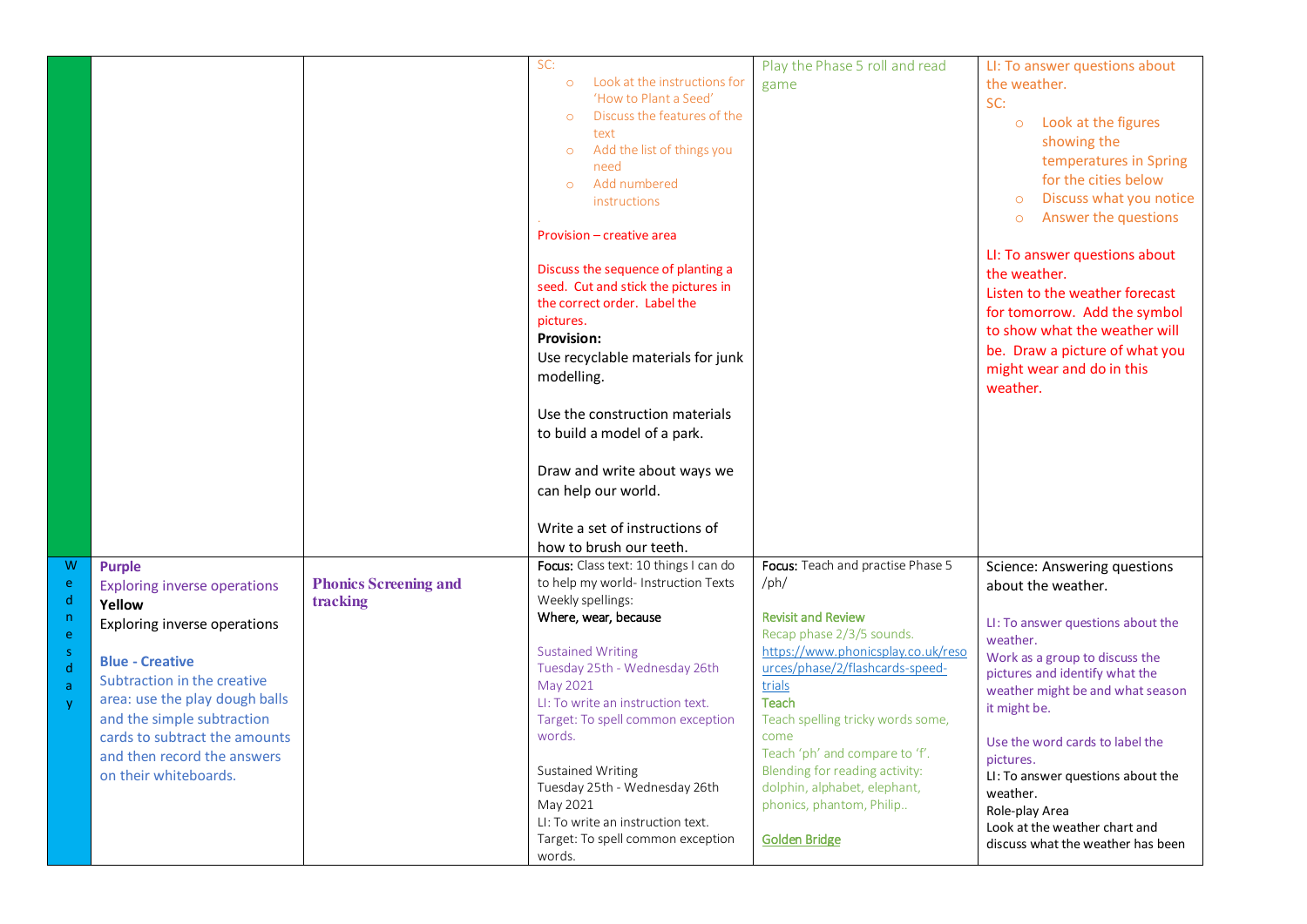| 6. Smash some Play-Doh.<br><b>Orange - Teacher:</b><br><b>Assessment testing:</b><br><b>Reasoning and Problem</b><br>Solving<br>Red - TA: Assessment Testing:<br>Arithematic              |                                          | <b>Sustained Writing</b><br>Tuesday 25th - Wednesday 26th<br>May 2021<br>LI: To write an instruction text.<br>Target: To spell common exception<br>words.<br><b>Sustained Writing</b><br>Wednesday 26th May 2021<br>LI: To write an instruction text.<br>Target: To use finger spaces.<br>LI: To write simple words and<br>phrases.<br>SC:<br>Look at the instructions<br>$\circ$<br>for 'How to Plant a Seed'<br>Discuss the features of the<br>$\circ$<br>text<br>Add the list of things you<br>$\circ$<br>need<br>Add simple instructions<br>$\circ$<br>Provision:<br>Use recyclable materials for junk<br>modelling.<br>Use the construction materials<br>to build a model of a park.<br>Draw and write about ways we<br>can help our world.<br>Write a set of instructions of | <b>Word Bank</b><br>phonics, phantom, Philippa, dolphin,<br>elephant, alphabet.<br><b>Apply &amp; Assess</b><br>Read/write:<br>The elephant looks at the alphabet.<br>https://app.seesaw.me/#/class/class<br>.1cabf004-6b1b-43ee-91b6-<br>e83bb07bd1a3<br>Provision<br>Phase 5: Read sentences with<br>the phase 5 sounds and match<br>them to the pictures.<br>Play the Phase 5 roll and read<br>game | like in May.<br>Use the word mat to help you<br>answer the questions below. LI: To<br>answer questions about the<br>weather.<br>Work as a group to discuss the<br>pictures and identify what the<br>weather might be and what<br>season it might be.<br>Use the word cards to label the<br>pictures.<br>LI: To answer questions about<br>the weather.<br>Listen to the weather forecast<br>for tomorrow. Add the symbol<br>to show what the weather will<br>be. Explain what you might<br>wear and do in this weather.<br>Answer the question below.<br>LI: To answer questions about<br>the weather.<br>SC:<br>Look at the figures<br>$\circ$<br>showing the<br>temperatures in Spring<br>for the cities below<br>Discuss what you notice<br>$\circ$<br>Answer the questions<br>$\circ$ |
|-------------------------------------------------------------------------------------------------------------------------------------------------------------------------------------------|------------------------------------------|------------------------------------------------------------------------------------------------------------------------------------------------------------------------------------------------------------------------------------------------------------------------------------------------------------------------------------------------------------------------------------------------------------------------------------------------------------------------------------------------------------------------------------------------------------------------------------------------------------------------------------------------------------------------------------------------------------------------------------------------------------------------------------|--------------------------------------------------------------------------------------------------------------------------------------------------------------------------------------------------------------------------------------------------------------------------------------------------------------------------------------------------------------------------------------------------------|------------------------------------------------------------------------------------------------------------------------------------------------------------------------------------------------------------------------------------------------------------------------------------------------------------------------------------------------------------------------------------------------------------------------------------------------------------------------------------------------------------------------------------------------------------------------------------------------------------------------------------------------------------------------------------------------------------------------------------------------------------------------------------------|
|                                                                                                                                                                                           |                                          | how to brush our teeth.                                                                                                                                                                                                                                                                                                                                                                                                                                                                                                                                                                                                                                                                                                                                                            |                                                                                                                                                                                                                                                                                                                                                                                                        |                                                                                                                                                                                                                                                                                                                                                                                                                                                                                                                                                                                                                                                                                                                                                                                          |
| <b>Purple</b><br>Work through the challenge<br>cards in the maths area and on<br>either whiteboards, or their<br>workbooks - record the<br>answers.<br>Yellow<br>Use the creative area to | <b>Phonics Screening and</b><br>tracking | Focus: sentence structure<br>Independent<br>Tricky words dominoes<br>Read the phase 5 tricky words and<br>work with a partner to match<br>dominoes. Match all the words to<br>complete the activity                                                                                                                                                                                                                                                                                                                                                                                                                                                                                                                                                                                | Focus: Teach and practise Phase 5<br>/ew/<br><b>Revisit and Review</b><br>Recap phase 2/3/5 sounds.<br>https://www.phonicsplay.co.uk/reso<br>urces/phase/2/flashcards-speed-<br>trials<br>Teach<br>Teach 'ew' and compare to 'oo'.                                                                                                                                                                     | <b>PSHE/RE</b>                                                                                                                                                                                                                                                                                                                                                                                                                                                                                                                                                                                                                                                                                                                                                                           |
|                                                                                                                                                                                           |                                          |                                                                                                                                                                                                                                                                                                                                                                                                                                                                                                                                                                                                                                                                                                                                                                                    |                                                                                                                                                                                                                                                                                                                                                                                                        |                                                                                                                                                                                                                                                                                                                                                                                                                                                                                                                                                                                                                                                                                                                                                                                          |

T h u r s d a y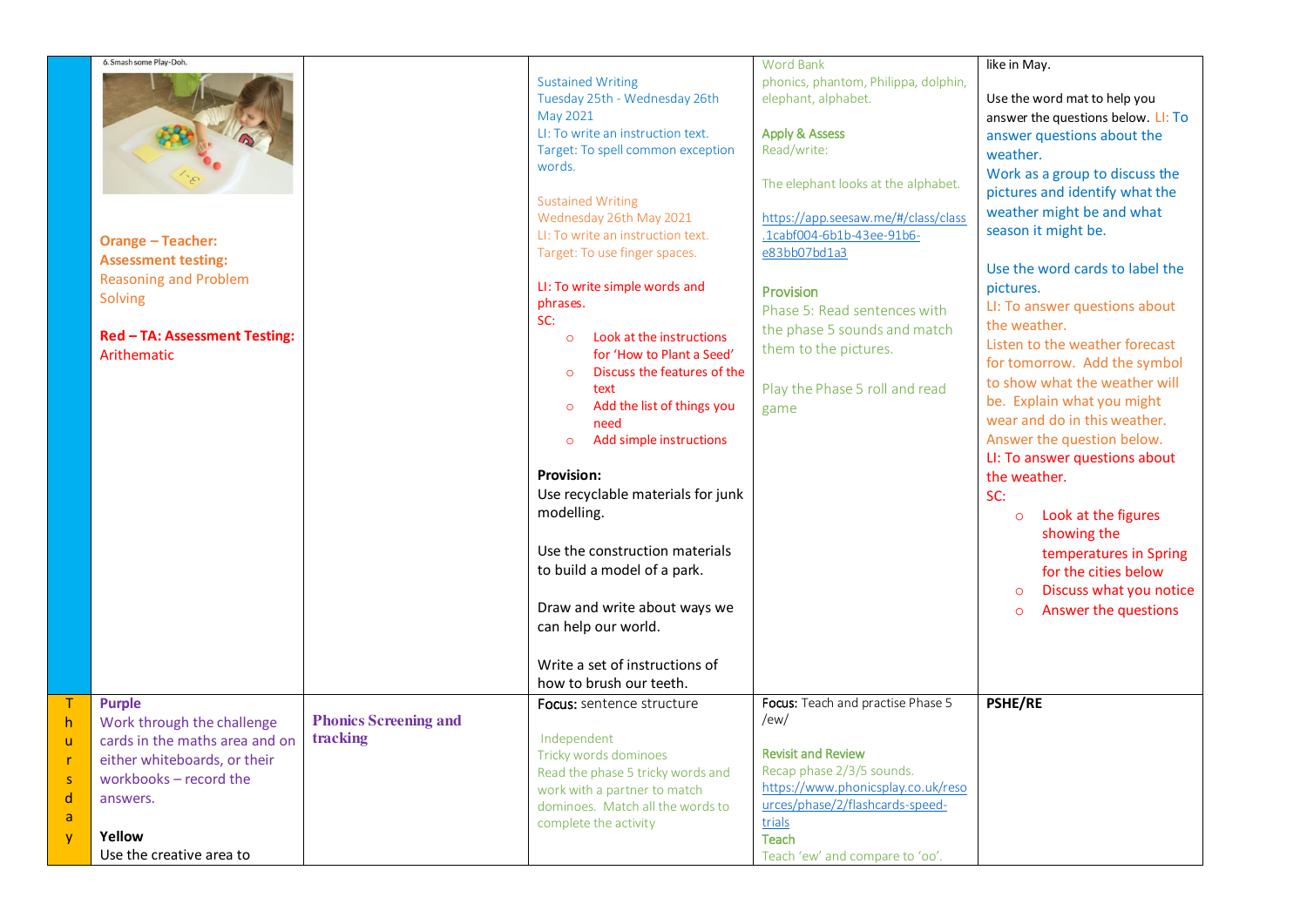| <b>Orange</b>                                                             | subtract the number and then<br>use the key code to identify<br>which colour each part of the<br>parrot should be.<br><b>Blue: Water</b><br>Subtraction in the water area:<br>use the sea shells and the<br>simple subtraction cards to<br>subtract the amounts and then<br>record the answers on their<br>whiteboards.<br><b>Red - Teacher: Assessment</b><br><b>Testing: Reasoning and</b><br><b>Problem Solving</b> | <b>Modified</b><br>Writing area - Read the words and<br>use the magnetic letters to make<br>them. Spell the word correctly on<br>the line, and use the words to write<br>your own sentences.<br>Carpet area - independent<br>Make the Phase 2 tricky word using<br>playdough and magnetic letters.<br>Trace, then write the word.<br>Activities accessible on seesaw:<br>https://app.seesaw.me/#/activities/li<br>brary?my library<br><b>Provision:</b><br>Read the high frequency words,<br>make them using magnetic<br>letters and use them in a<br>sentence. | Explain that 'ew' usually goes at the<br>end of a word.<br>Blending for reading activity: blew,<br>chew, grew, drew, screw, crew.<br>Word and picture matching<br><b>Word Bank</b><br>brew, flew, Andrew, threw, grew,<br>chew.<br><b>Apply &amp; Assess</b><br>Read/write:<br>Tom chews his meat.<br>https://app.seesaw.me/#/class/class<br>.1cabf004-6b1b-43ee-91b6-<br>e83bb07bd1a3<br>Provision<br>Phase 5: Read sentences with<br>the phase 5 sounds and match<br>them to the pictures.<br>Play the Phase 5 roll and read<br>game |    |
|---------------------------------------------------------------------------|------------------------------------------------------------------------------------------------------------------------------------------------------------------------------------------------------------------------------------------------------------------------------------------------------------------------------------------------------------------------------------------------------------------------|-----------------------------------------------------------------------------------------------------------------------------------------------------------------------------------------------------------------------------------------------------------------------------------------------------------------------------------------------------------------------------------------------------------------------------------------------------------------------------------------------------------------------------------------------------------------|----------------------------------------------------------------------------------------------------------------------------------------------------------------------------------------------------------------------------------------------------------------------------------------------------------------------------------------------------------------------------------------------------------------------------------------------------------------------------------------------------------------------------------------|----|
| F<br><b>Purple</b><br>-ri<br>d<br>a<br>$\mathsf{V}$<br>Yellow<br>answers. | Use the creative area to<br>subtract the number and then<br>use the key code to identify<br>which colour each part of the<br>parrot should be.<br>work through the challenge<br>cards in the maths area and on<br>either whiteboards, or their<br>workbooks - record the<br><b>Blue - Number bonds practice</b>                                                                                                        | Focus: high frequency word work<br>Read the words and use them in<br>a sentence. Work with a partner<br>to check that the words have<br>been spelt correctly and the<br>sentence makes sense. Use a<br>conjunction to extend the<br>sentences.<br>Modified<br>Writing area - independent<br>LI: To write sentences that makes<br>sense.<br>Practise reading and spelling high                                                                                                                                                                                   | Focus: recap weekly sounds<br>Recap phase 2/3/5 sounds.<br>https://www.phonicsplay.co.uk/reso<br>urces/phase/2/flashcards-speed-<br>trials<br>Access the website below: Review of<br>all sounds.<br>https://www.phonicsplay.co.uk/reso<br>urces/phase/5/flashcards-speed-trials<br>Read the Tricky words:<br>https://www.phonicsplay.co.uk/reso<br>urces/phase/5/tricky-word-trucks<br>Practise using the words: he, she,<br>me, we, be in sentences.                                                                                  | DT |